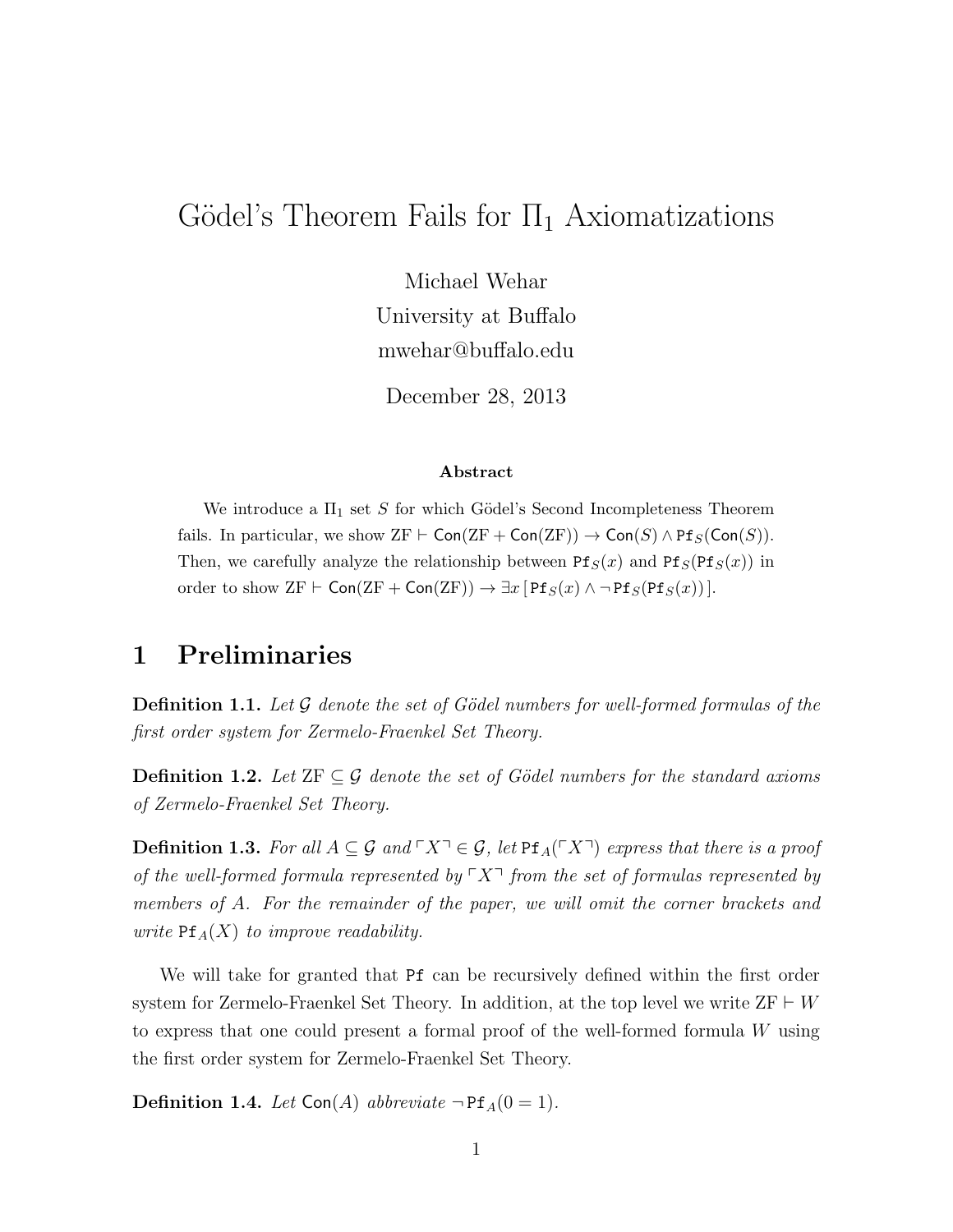We will leave the following propositions as exercises for the reader.

**Proposition 1.1.** ZF  $\vdash \forall A, B \ [A \subseteq B \rightarrow \forall x \ [\text{Pf}_A(x) \rightarrow \text{Pf}_B(x)]$ .

**Proposition 1.2.**  $\text{ZF} \vdash \forall A, B \ [A \subseteq B \land \text{Con}(B) \rightarrow \text{Con}(A)].$ 

**Proposition 1.3.**  $ZF \vdash \forall A \forall x [\text{Con}(A) \land \text{Pf}_A(x) \rightarrow \text{Con}(A+x)].$ 

**Proposition 1.4.** ZF  $\vdash \forall A [\exists x \text{ Pf}_A(\neg x \land x) \leftrightarrow \forall x \text{ Pf}_A(x)].$ 

In addition, we will make use of the following well-known theorems.

Deduction Theorem. ZF  $\vdash \forall A \ \forall x, y \ [\text{Pf}_{A+x}(y) \leftrightarrow \text{Pf}_{A}(x \rightarrow y)].$ 

**Diagonal Lemma.** For every formula  $p(x)$ , there exists a sentence  $\psi \in \mathcal{G}$  such that

$$
\text{ZF} \vdash \psi \leftrightarrow p(\ulcorner \psi \urcorner).
$$

Gödel's Second Incompleteness Theorem. Let a  $\Sigma_1$  formula  $\phi(x)$  be given. Let T denote the set associated with  $\phi(x)$ . If  $ZF \vdash ZF \subseteq T \subseteq \mathcal{G}$ , then

$$
\mathrm{ZF} \vdash \mathrm{Pf}_T(\mathrm{Con}(T)) \to \neg \, \mathrm{Con}(T).
$$

The requirement on T being defined by a  $\Sigma_1$  formula  $\phi(x)$  is significant. It is necessary that  $\phi(x)$  is embedded in the proof. See Appendix 4.1 for more details.

## 2 Gödel's Theorem Fails

Consider the following extension<sup>1</sup> of  $ZF$ :

$$
S := \begin{cases} ZF + \mathsf{Con}(ZF) & \text{if } \mathsf{Con}(ZF + \mathsf{Con}(ZF)) \\ ZF & \text{otherwise.} \end{cases}
$$

S is  $\Pi_1$  because there is a program that enumerates the complement. This follows because ZF is decidable and we can determine if  $Con(ZF) \notin S$  by searching for a proof of  $0 = 1$  with axioms from  $ZF + \text{Con(ZF)}$ .

If one could prove that  $Con(ZF)$  implies  $Con(ZF+Con(ZF))$ , then ZF proves its own inconsistency. However, we will prove in the following that  $Con(ZF)$  implies  $Con(S)$ .

<sup>&</sup>lt;sup>1</sup>Formally, one could define  $S$  using pairing, comprehension, and union.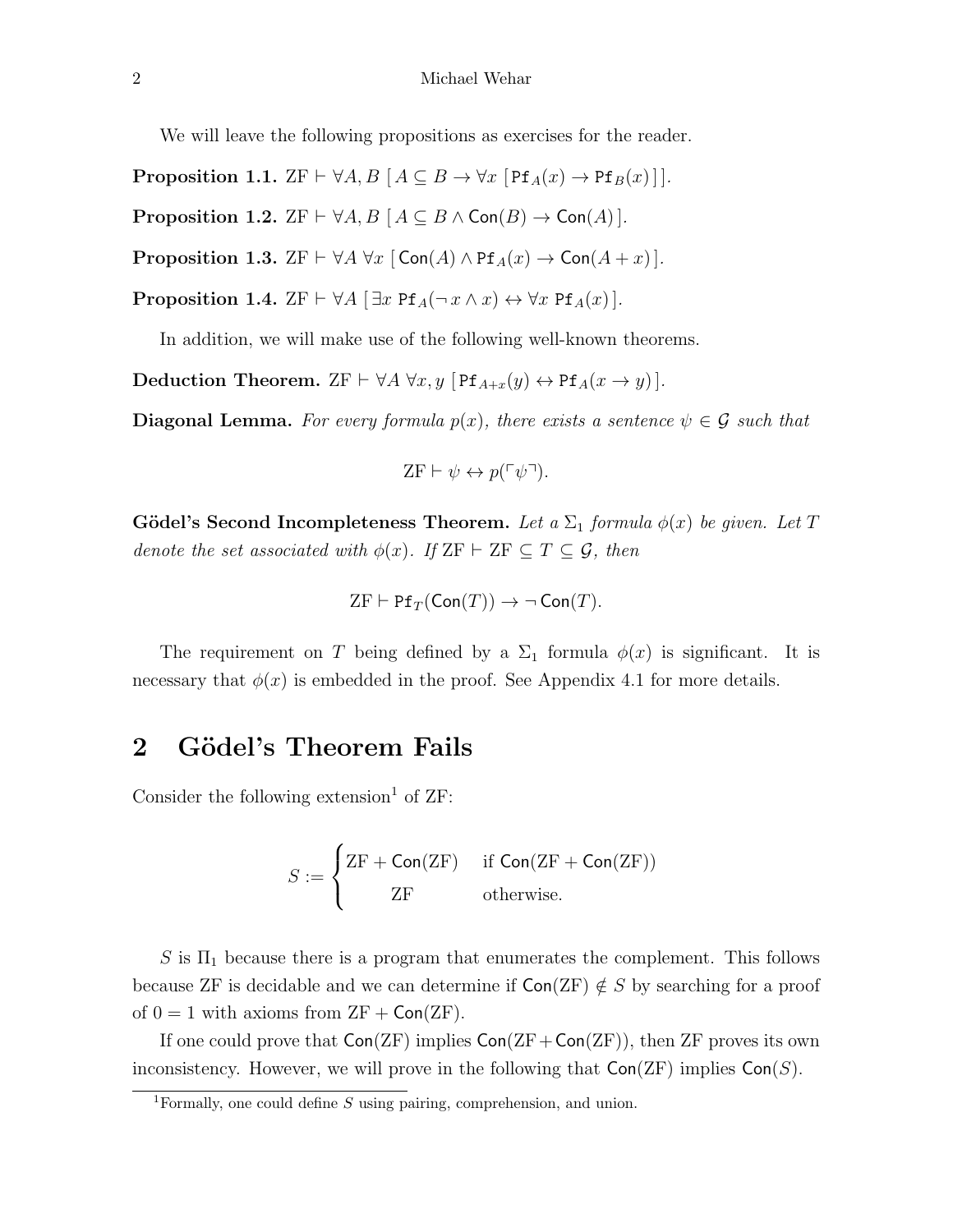Lemma 2.1.  $ZF \vdash Con(S) \leftrightarrow Con(ZF)$ .

Proof. The claim follows from the following three statements using the method of proof by cases.

\n- a) 
$$
ZF \vdash S = ZF + \text{Con}(ZF) \rightarrow [\text{Con}(S) \leftrightarrow \text{Con}(ZF)]
$$
\n- b)  $ZF \vdash S = ZF \rightarrow [\text{Con}(S) \leftrightarrow \text{Con}(ZF)]$
\n- c)  $ZF \vdash S = ZF + \text{Con}(ZF) \vee S = ZF$
\n

First, we show a.

$$
S = ZF + \text{Con}(ZF) \Rightarrow \text{Con}(ZF + \text{Con}(ZF)) \tag{1}
$$

$$
\Rightarrow \text{Con}(S) \land \text{Con}(ZF) \tag{2}
$$

$$
\Rightarrow \text{Con}(S) \leftrightarrow \text{Con}(ZF). \tag{3}
$$

- (1) follows from the definition of S.
- (2) follows from proposition 1.2 because  $ZF \subseteq S \subseteq ZF + \textsf{Con}(ZF)$ .
- (3) follows from logical axioms.

Lastly, b follows from the axioms for equality and c follows from the definition of S and logical axioms.  $\Box$ 

Theorem 2.1.  $ZF \vdash \textsf{Con}(ZF + \textsf{Con}(ZF)) \to \textsf{Con}(S) \wedge \text{Pf}_S(\textsf{Con}(S)).$ 

Proof. First, by proposition 1.2, we have  $ZF \vdash Con(ZF + Con(ZF)) \rightarrow Con(S)$ because  $S \subseteq \text{ZF} + \text{Con}(\text{ZF})$ . Next, we show  $\text{ZF} \vdash \text{Con}(\text{ZF} + \text{Con}(\text{ZF})) \rightarrow \text{Pf}_S(\text{Con}(S))$ .

$$
Con(ZF + Con(ZF)) \Rightarrow S = ZF + Con(ZF)
$$
 (4)

$$
\Rightarrow Pf_S(\text{Con}(ZF)) \tag{5}
$$

$$
\Rightarrow Pf_S(\text{Con}(S)). \tag{6}
$$

(4) follows from the definition of S.

(5) follows because  $Con(ZF) \in S$ .

(6) One can use the proof of lemma 2.1 to show  $ZF \vdash Pf_{ZF}(\text{Con}(S) \leftrightarrow \text{Con}(ZF))$ . Since  $ZF \subseteq S$ , we can apply proposition 1.1 to get  $ZF \vdash Pf_S(\text{Con}(S) \leftrightarrow \text{Con}(ZF)).$   $\Box$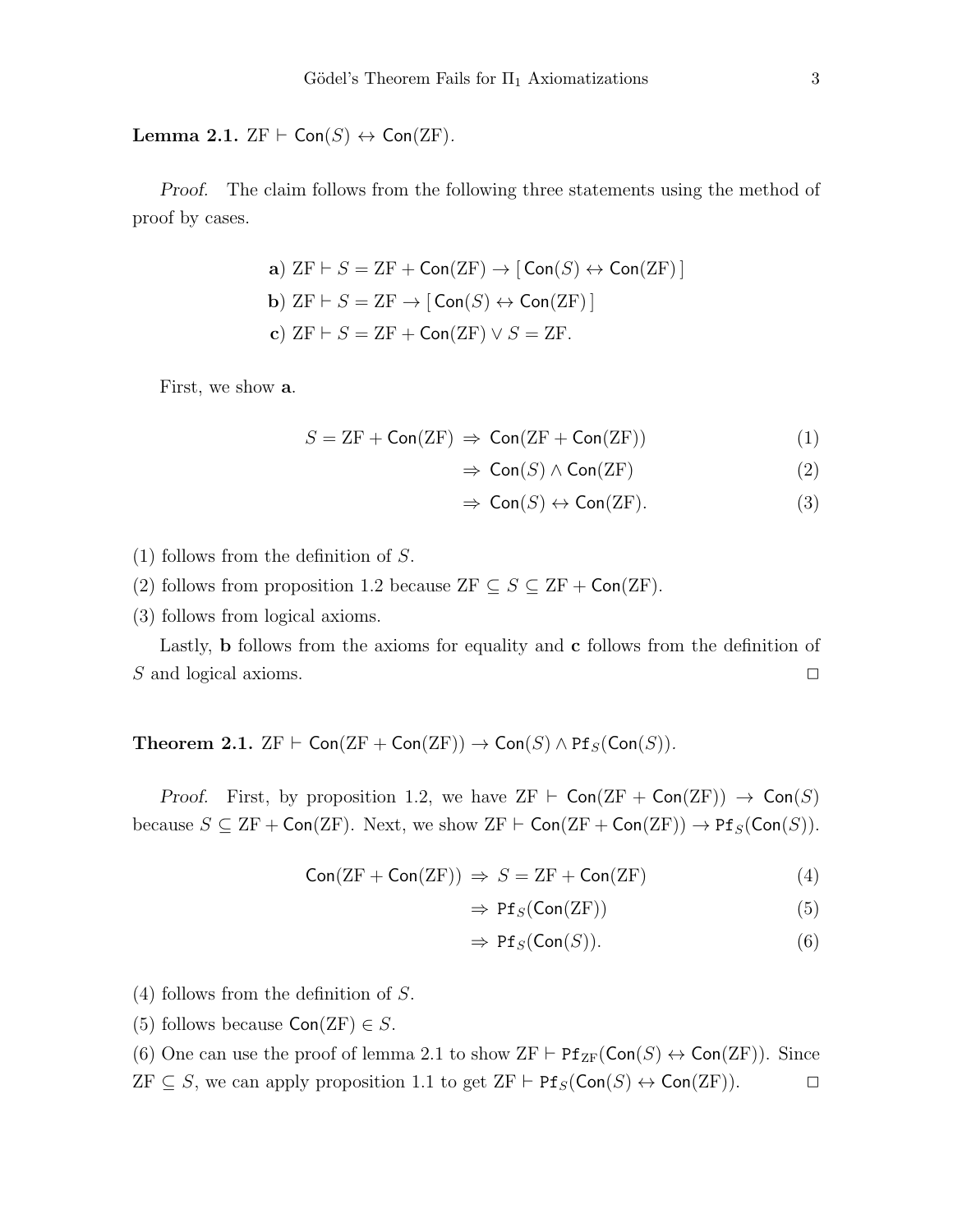### 3 Incompatible Proof Levels

We introduced a set  $S$  whose members depend on a property that is potentially independent of ZF. In particular,  $Con(ZF) \in S$  if and only if  $Con(ZF + Con(ZF))$ . We will show that if  $Con(ZF) \in S$ , then S has incompatible proof levels, that is S proves the sentence  $Con(S)$ , but does not prove that it proves  $Con(S)$ .

Lemma 3.1.  $ZF \vdash \mathsf{Con}(S) \land \mathsf{Pf}_S(\mathsf{Con}(S)) \to \mathsf{Con}(ZF + \mathsf{Con}(ZF)).$ 

Proof.

$$
Con(S) \land Pf_S(Con(S)) \Rightarrow Con(S) \land Pf_S(Con(ZF))
$$
\n(7)

$$
\Rightarrow \text{Con}(S + \text{Con}(ZF)) \tag{8}
$$

$$
\Rightarrow \text{Con}(\text{ZF} + \text{Con}(\text{ZF})). \tag{9}
$$

(7) One can use the proof of lemma 2.1 to show  $ZF \vdash Pf_{ZF}(\textsf{Con}(S) \leftrightarrow \textsf{Con}(ZF))$ . Since  $ZF \subseteq S$ , we can apply proposition 1.1 to get  $ZF \vdash Pf_S(\text{Con}(S) \leftrightarrow \text{Con}(ZF)).$ 

- (8) follows from proposition 1.3.
- (9) follows because  $S + \text{Con}(ZF) = ZF + \text{Con}(ZF)$ .

Theorem 3.1.  $ZF \vdash \mathsf{Con}(\mathrm{ZF} + \mathsf{Con}(\mathrm{ZF})) \rightarrow \neg \mathsf{Pf}_S(\mathsf{Pf}_S(\mathsf{Con}(S))).$ 

Proof.

$$
Con(ZF + Con(ZF)) \Rightarrow \neg Pf_{ZF + Con(ZF)}(Con(ZF + Con(ZF)))
$$
 (10)

$$
\Rightarrow \neg \text{Pf}_S(\text{Con}(ZF + \text{Con}(ZF))) \tag{11}
$$

$$
\Rightarrow \neg \operatorname{Pf}_S(\operatorname{Con}(S) \land \operatorname{Pf}_S(\operatorname{Con}(S))) \tag{12}
$$

$$
\Rightarrow \neg \operatorname{Pf}_S(\operatorname{Pf}_S(\operatorname{Con}(S))).\tag{13}
$$

- (10) follows from Gödel's Second Incompleteness Theorem.
- (11) follows from proposition 1.1 because  $S \subseteq ZF + \text{Con}(ZF)$ .
- (12) One can use the proof of lemma 3.1 to show

$$
\mathrm{ZF} \vdash \mathrm{Pf}_{\mathrm{ZF}}(\mathsf{Con}(S) \wedge \mathrm{Pf}_S(\mathsf{Con}(S)) \to \mathsf{Con}(\mathrm{ZF} + \mathsf{Con}(\mathrm{ZF}))).
$$

Since  $ZF \subseteq S$ , we can apply proposition 1.1 to get

$$
\mathrm{ZF} \vdash \mathrm{Pf}_S(\mathsf{Con}(S) \land \mathrm{Pf}_S(\mathsf{Con}(S)) \to \mathsf{Con}(\mathrm{ZF} + \mathsf{Con}(\mathrm{ZF}))).
$$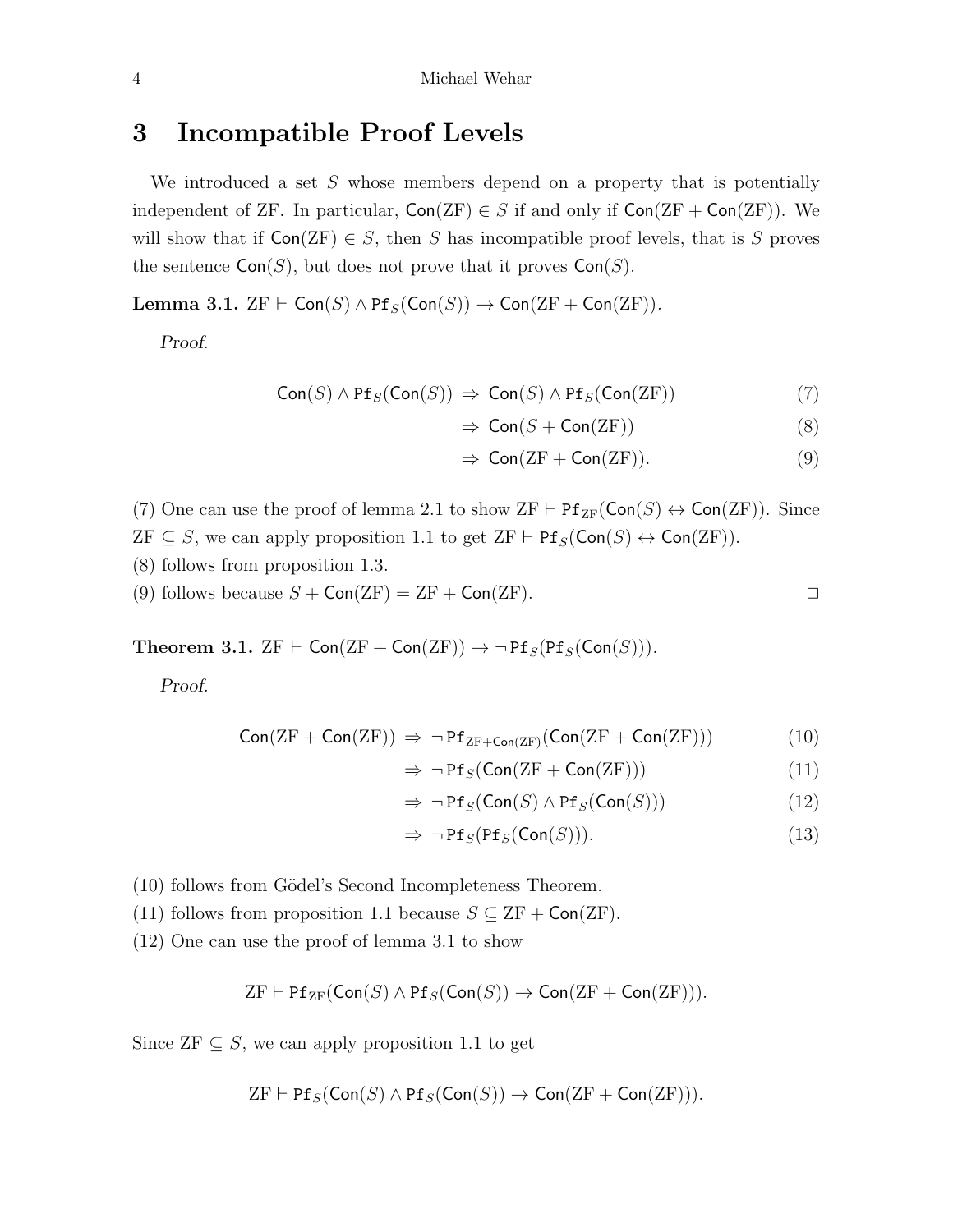(13) follows from theorem 2.1 because  $ZF \vdash \textsf{Con}(ZF + \textsf{Con}(ZF)) \rightarrow \text{Pf}_S(\textsf{Con}(S)). \quad \Box$ 

Corollary 3.1.  $ZF \vdash \textsf{Con}(\textsf{ZF} + \textsf{Con}(\textsf{ZF})) \rightarrow \exists x [\textsf{Pf}_S(x) \land \neg \textsf{Pf}_S(\textsf{Pf}_S(x))].$ 

Corollary 3.2. ZF proves that the following are equivalent:

 $(1)$   $\neg$  Con(ZF + Con(ZF)) (2)  $Pf_{ZF}(\neg \text{Con}(ZF))$ (3)  $Pf_S(\neg Con(S))$ (4)  $Pf_S(Pf_S(Con(S))).$ 

### 4 Appendix

#### 4.1 Gödel's Second Incompleteness Theorem

Gödel's Theorem is a theorem scheme. If a  $\Sigma_1$  formula  $\phi(x)$  is provided, then one could carry out the proof. The assumption that  $\phi(x)$  is  $\Sigma_1$  is significant. Since  $\phi(x)$ is  $\Sigma_1$ , T is computably enumerable and one could write a program p that enumerates codings of T-proofs *i.e.* proofs whose axioms are from T. Therefore, if t is a coding of a T-proof, then there is a computation for  $p$  that accepts  $t$ . The existence of a computation implies the existence of a proof that t is in fact a  $T$ -proof. Since t is an arbitrary T-proof, one could formalize the preceding to get

$$
ZF \vdash \forall x \, [\, \text{Pf}_T(x) \to \text{Pf}_T(\text{Pf}_T(x)) \, ]
$$

which is needed to carry out the proof that  $T$  proves its own consistency implies  $T$  is inconsistent.

There is a terrible subtlety in the preceding discussion. We require that a  $\Sigma_1$  formula  $\phi(x)$  is provided. In particular, we cannot generalize over all  $\Sigma_1$  sets T. Pick two distinct  $\Sigma_1$  sets  $Y_1$  and  $Y_2$ . Consider the following set

$$
W := \begin{cases} Y_1 & \text{if } \text{CH} \\ Y_2 & \text{otherwise.} \end{cases}
$$

If CH denotes the Continuum Hypothesis, then whether  $W$  is associated with  $Y_1$ 's formula or  $Y_2$ 's formula is independent of ZF. Therefore, we cannot provide a  $\Sigma_1$  formula